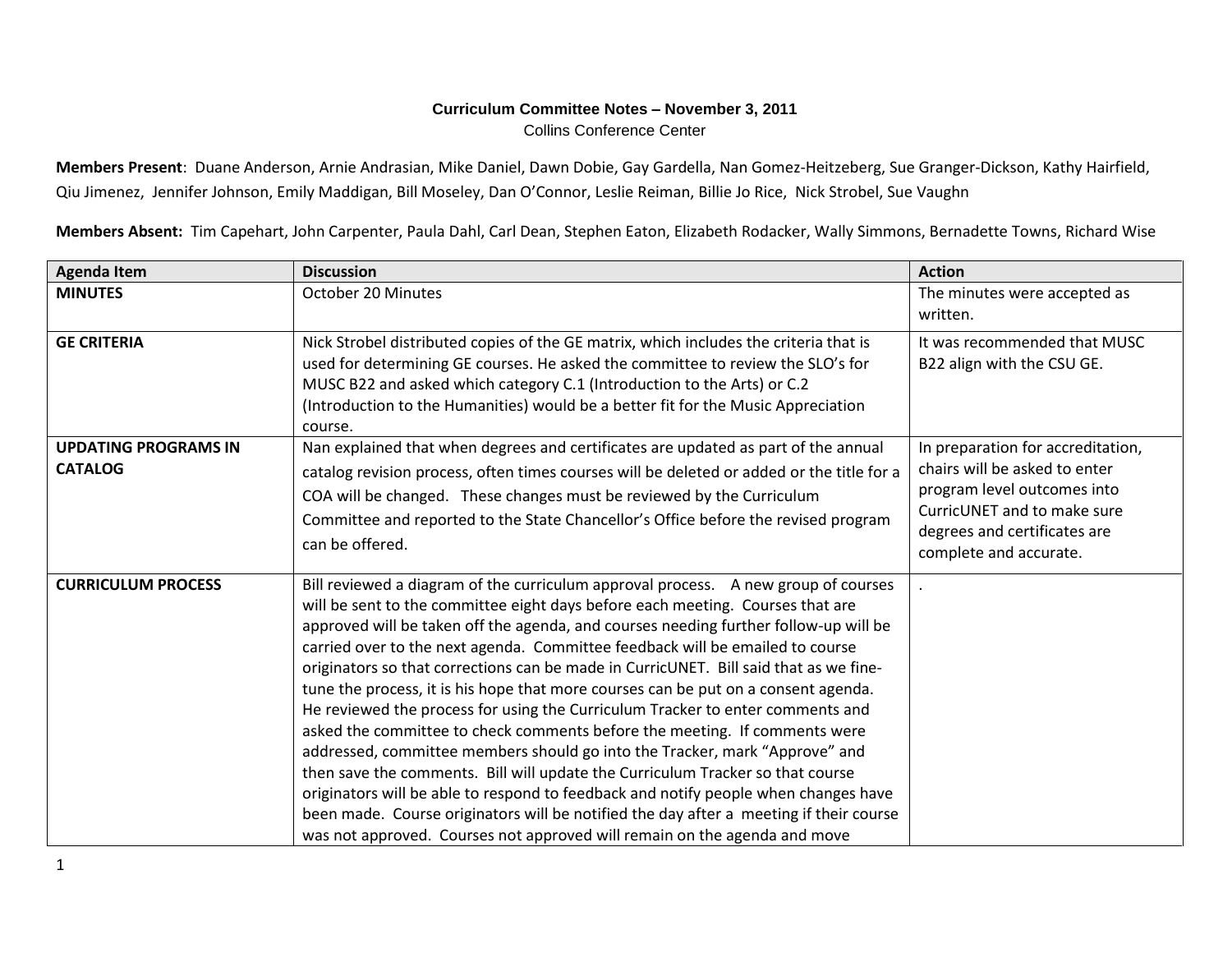|                   | forward to the next agenda. The idea of limiting the carry-over of courses to no more                                                                                                                                                                                                                                                                                                                                                                                                                                                                                                                                                                                                                                                                                                                                                                                                                |                                                                                                                                                                                                                                                                                             |
|-------------------|------------------------------------------------------------------------------------------------------------------------------------------------------------------------------------------------------------------------------------------------------------------------------------------------------------------------------------------------------------------------------------------------------------------------------------------------------------------------------------------------------------------------------------------------------------------------------------------------------------------------------------------------------------------------------------------------------------------------------------------------------------------------------------------------------------------------------------------------------------------------------------------------------|---------------------------------------------------------------------------------------------------------------------------------------------------------------------------------------------------------------------------------------------------------------------------------------------|
|                   | than three agendas was suggested.                                                                                                                                                                                                                                                                                                                                                                                                                                                                                                                                                                                                                                                                                                                                                                                                                                                                    |                                                                                                                                                                                                                                                                                             |
|                   |                                                                                                                                                                                                                                                                                                                                                                                                                                                                                                                                                                                                                                                                                                                                                                                                                                                                                                      |                                                                                                                                                                                                                                                                                             |
|                   |                                                                                                                                                                                                                                                                                                                                                                                                                                                                                                                                                                                                                                                                                                                                                                                                                                                                                                      |                                                                                                                                                                                                                                                                                             |
| <b>CURRICULUM</b> | <b>Revised Courses to Review for November 3</b>                                                                                                                                                                                                                                                                                                                                                                                                                                                                                                                                                                                                                                                                                                                                                                                                                                                      |                                                                                                                                                                                                                                                                                             |
|                   | BSAD B9 Fundamentals of Marketing - 11/3<br>1.<br>COMS B2 Introduction to Computer Information Systems (DE course)-11/3<br>2.<br>COMS B74b Web Design HTML & XML (DE course) -11/3<br>3.<br>COMS B82MCSE/CNE Networking Technologies (DE course) 11/3<br>4.<br>COMS B101Web Systems and Security (DE course) -11/3<br>5.<br>FIRE B1 Protection Organization (DE course) -11/3<br>6.<br>FIRE B5la Fire Management -1 1/3<br>7.<br>MEDS B35 Life Span Development (BC GE E) 11/3<br>8.<br>MUSC B2 Basic Elements of Music (BC GE C & DE) (tabled at 10/20 mtg)<br>9.<br>10. MUSC B4a Elementary Theory (BC GE C) 1 1/3<br>11. MUSC B4b Elementary Theory (BC GE C) -11/3<br>12. MUSC B21a History of Music (BC GE C) 11/3<br>13. MUSC B21b History of Music (BC GE C) 11/3<br>14. MUSC B22 Music Appreciation (BC GE C and a DE course) 11/3<br>15. MUSC B27 History of Rock and Roll (BC GE C) -1 1/3 | All of the COMS courses were<br>removed from the agenda.<br>Billie Jo Rice moved, and Nick<br>Strobel seconded, to approve ELET<br>B5 and ENGL B34. The remaining 32<br>courses will be carried over to the<br>November 17 agenda. (A new set of<br>courses will go out next<br>Wednesday). |
|                   | <b>Deleted Courses</b>                                                                                                                                                                                                                                                                                                                                                                                                                                                                                                                                                                                                                                                                                                                                                                                                                                                                               |                                                                                                                                                                                                                                                                                             |
|                   | 1. BSAD B57 Federal and California Income Taxation<br>2. EDUC B78 Designing Effective Online Learning<br>3. EDUC B79 Managing the Online Learning Experience<br>4. FREN B3 Intermediate French<br>5. FREN B4 Intermediate French<br>6. GERM B1ab Elementary German<br>7. GERM B2 Elementary German<br>8. INDT B51 Introduction to Industrial Maintenance<br>9. JAPN B52a Elementary Conversational Japanese<br>10. JAPN B52b Elementary Conversational Japanese<br>11. MFGT B43L Machine Shop Essentials for Engineers & Designers Laboratory<br>12. MFGT B52 Industrial Fluid Power<br>13. PHIL B255 Supplemental Philosophical Thinking and Writing Lab<br>14. PSYC B45 Principles of Learning and Behavior                                                                                                                                                                                        | Janna Oldham moved, and Nick<br>Strobel seconded to approve the<br>course deletions.                                                                                                                                                                                                        |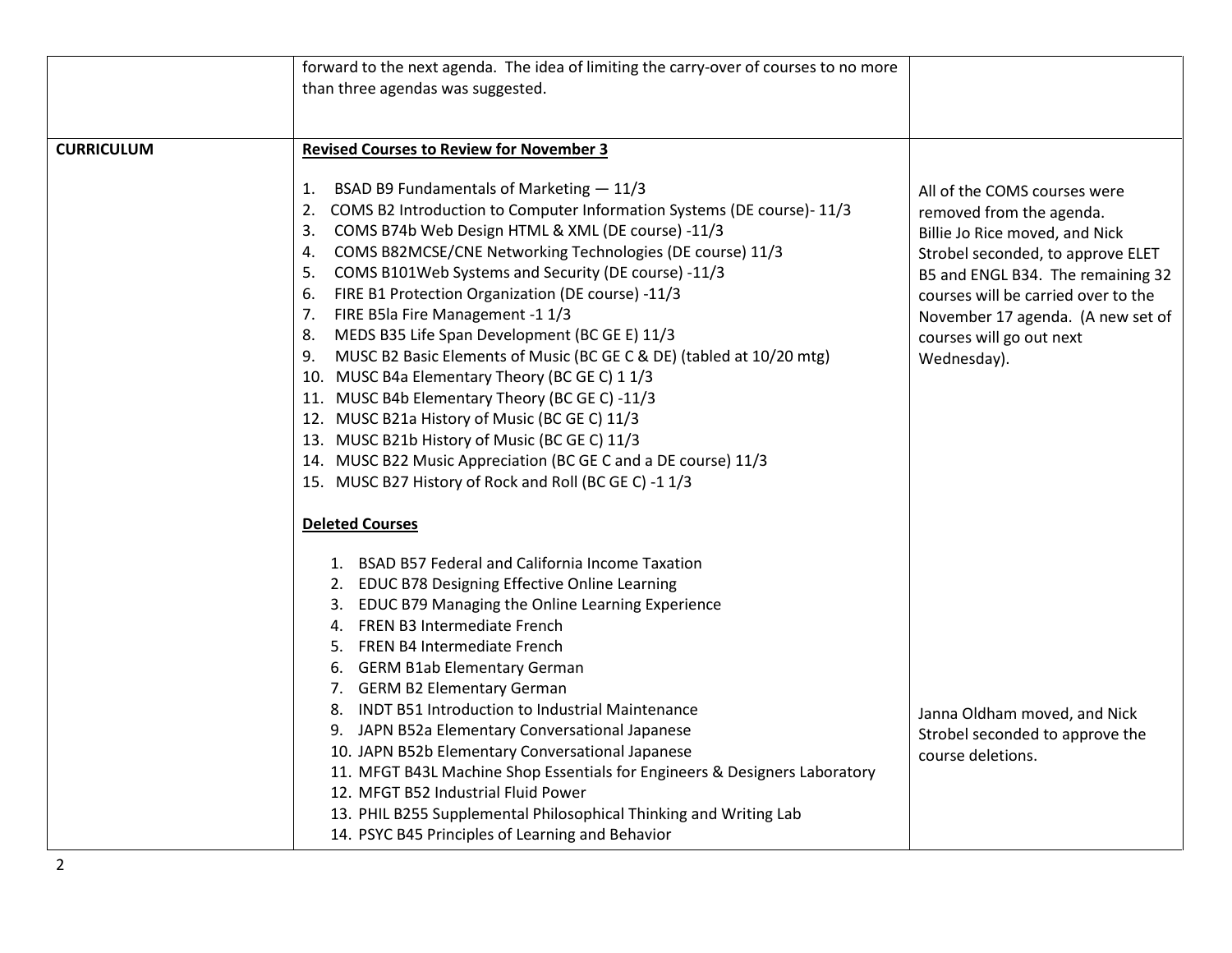| 15. RUSS B1a Elementary Russian<br>16. RUSS B1b Elementary Russian                                                                    |  |
|---------------------------------------------------------------------------------------------------------------------------------------|--|
| 17. SPAN B52a Elementary Conversational Spanish                                                                                       |  |
| 18. SPAN B52b Elementary Conversational Spanish                                                                                       |  |
| 19. STDV B60 Access and Advocacy                                                                                                      |  |
| 20. VESL B82 Beginning Vocational ESL                                                                                                 |  |
| 21. VESL B83 Intermediate Vocational ESL                                                                                              |  |
| 22. VESL B84 High-Intermediate/Advanced Vocational ESL                                                                                |  |
| <b>Courses from Previous Agendas</b>                                                                                                  |  |
| 1.AUTO B75a Introduction to Engine Overhaul 10/20                                                                                     |  |
| 2. AUTO B75b Engine Repair Techniques 10/20                                                                                           |  |
| 3. AUTO B75c Advanced Engine Overhaul - 10/20                                                                                         |  |
| 4. AUTO B75d Advanced Engine Machining - 10/20                                                                                        |  |
| 5. CHDV B49 Child Health, Safety and Nutrition (DE course) - 10/20                                                                    |  |
| 6. COMS B35 OOP and Data Structures with C++ - 10/20                                                                                  |  |
| 7. CRIM B1 Introduction to Criminal Justice BC GE D 1 (tabled at 10/20 mtg)                                                           |  |
| 8. ELET B5 Programmable Logic Controllers - 10/20                                                                                     |  |
| 9. ELET B63 Electronic Systems Installation - 10/20<br>10. EMTC B50r Emergency Medical Technician I Recertification Preparation 10/20 |  |
| 11. ENGL B34/LIBR B34 Introduction to Library Research - 10/20                                                                        |  |
| 12. SPAN B4 Intermediate Spanish (BC GE C) - 10/20                                                                                    |  |
| The committee looked at the course summary feedback in the Curriculum Tracker.                                                        |  |
| There was consensus that all courses should have evidence of critical thinking, and it                                                |  |
| was agreed that samples of course assignments should be attached to the "Out of                                                       |  |
| Class Assignment" page. It is especially important that courses approved for UC &                                                     |  |
| IGETC include an outside of class assignment. The CurricUNET instructions are not                                                     |  |
| clear as to whether a critical thinking example is required.                                                                          |  |
| New Title 5 rules with respect to repeatability are currently being reviewed and will                                                 |  |
| be voted on by the Board of Governors in the near future. Sue Granger-Dickson                                                         |  |
| stressed the importance of applying the new regulations to courses coming through                                                     |  |
| curriculum review now so that they would be in place when they take effect next                                                       |  |
| year. Some courses that have been approved for repeatability in the past do not                                                       |  |
| meet Title 5 requirements. She said that the ASCCC believes that if a student does                                                    |  |